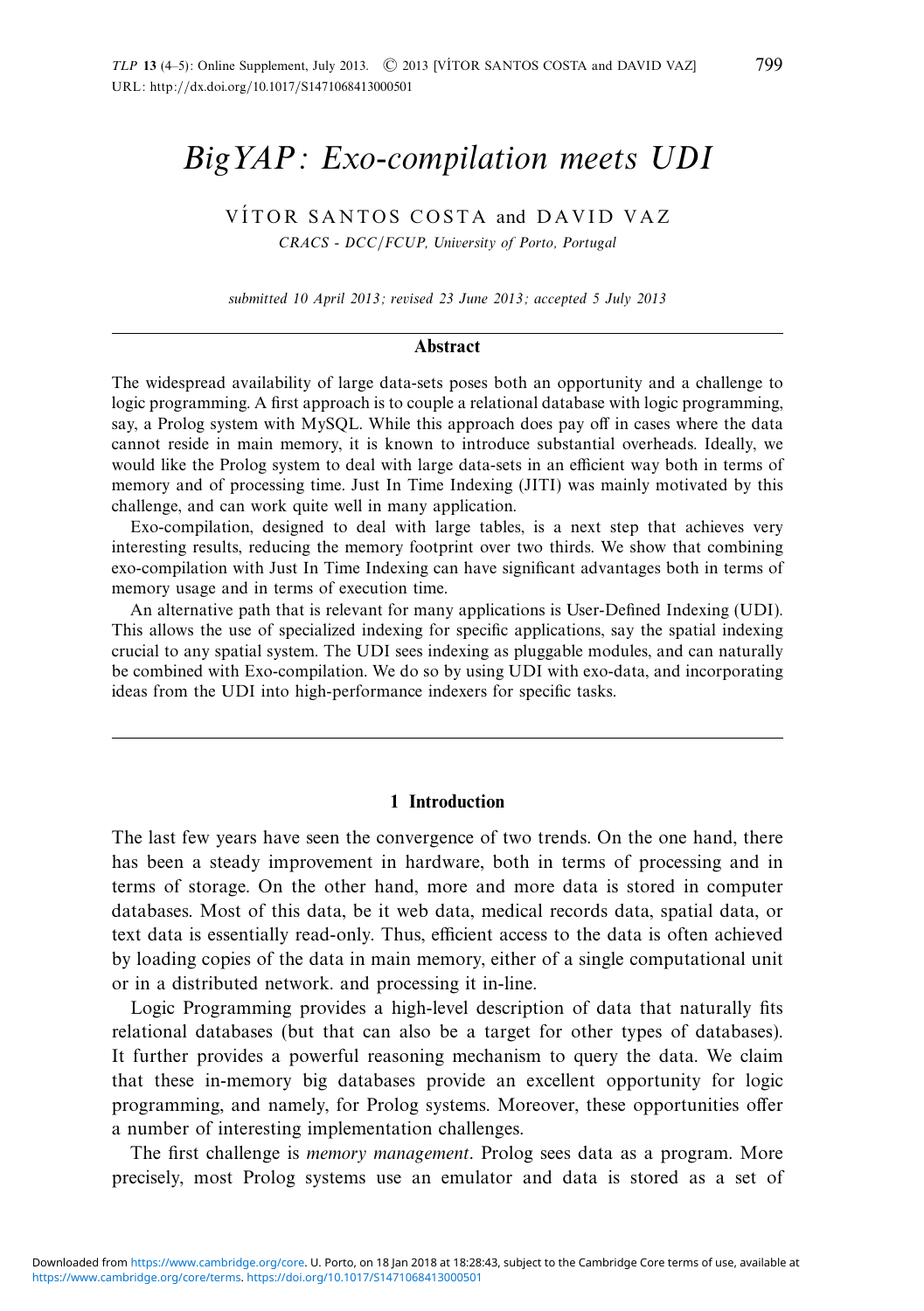abstract-machine instructions. Executing data improves running-time, but has a cost in memory usage. Moreover, often Prolog systems store each fact (or row in a table), as a separate data-structure with its own headers and footers, further increasing the memory overhead. Clause management overheads can be addressed by packing clauses together either at program load-time, as done in XSB (Swift and Warren 2012), or at run-time, as done in YAP (Santos Costa et al. 2012). Abstract-machine instruction overhead can be reduced by coalescing different instructions into a single instruction, and by specializing the merged instruction for a fixed set of arguments. In that way, a fact with three arguments can be compiled as a single WAM instruction, reducing the representation overhead to a single opcode (Santos Costa 2007). Ultimately, one can go further and separate data from code, the so-called exocompilation (Demoen et al. 2007). This idea was originally used in Mercury (Conway et al. 1995), but it has never been widely implemented in Prolog systems. Indeed, to the best of our knowledge, only hProlog (Demoen and Nguyen 2000) actually implemented exo-code. On other systems, such as YAP, coalescing instructions seemed to work well enough at reducing memory overhead.

The second challenge stems from the need to access the database efficiently. Full scans of a table with millions of rows take a long time. Good indexing is necessary but raises several difficulties. Prolog execution often is about searching for terms that match a query term, a process that can be implemented efficiently using hash-tables. One first question is which arguments or combinations of arguments should have associated tables, or indices? Indexing all possible combinations is very expensive, 2*arity*. Traditionally, Prolog systems index the first argument only, as suggested for the PLM (Warren 1977) and original WAM (Warren 1983), but this is not effective for databases. One solution is to support multi-argument indexing, but according to a user-given or compile-time order (Demoen et al. 1989; Van Roy 1994). A more ambitious solution is to index a combination of arguments only when they are actually needed: this idea is called just-in-time-indexing (JITI) and it is used in the YAP and XXX Prolog systems (Santos Costa et al. 2007; Santos Costa et al. 2012), and more recently in SWI-Prolog (Wielemaker et al. 2012).

The JITI allows Prolog systems to process effectively databases with millions of facts, but at a cost of extra memory usage. More precisely, we pay two costs in memory: the actual storage required for the extra hash-tables, and the fragmentation costs incurred when creating and later releasing the temporary data-structures necessary to store the indices. In our experience, the first cost is often higher than the memory needed to actually store the data, and the second cost is not negligible for large databases.

A second limitation of Prolog indexing is that it it hard to efficiently answer even simple aggregated queries over a table. As an example, imagine that we have a table of patient prescriptions and we wanted to know when patient Michael started taking warfarin. The query could be written as:

?- min(Date, hasdrug(michael, Date, warfarin) ).

A Prolog program needs either to run a setof/3 and extract the head of the list, or it can implement the query as: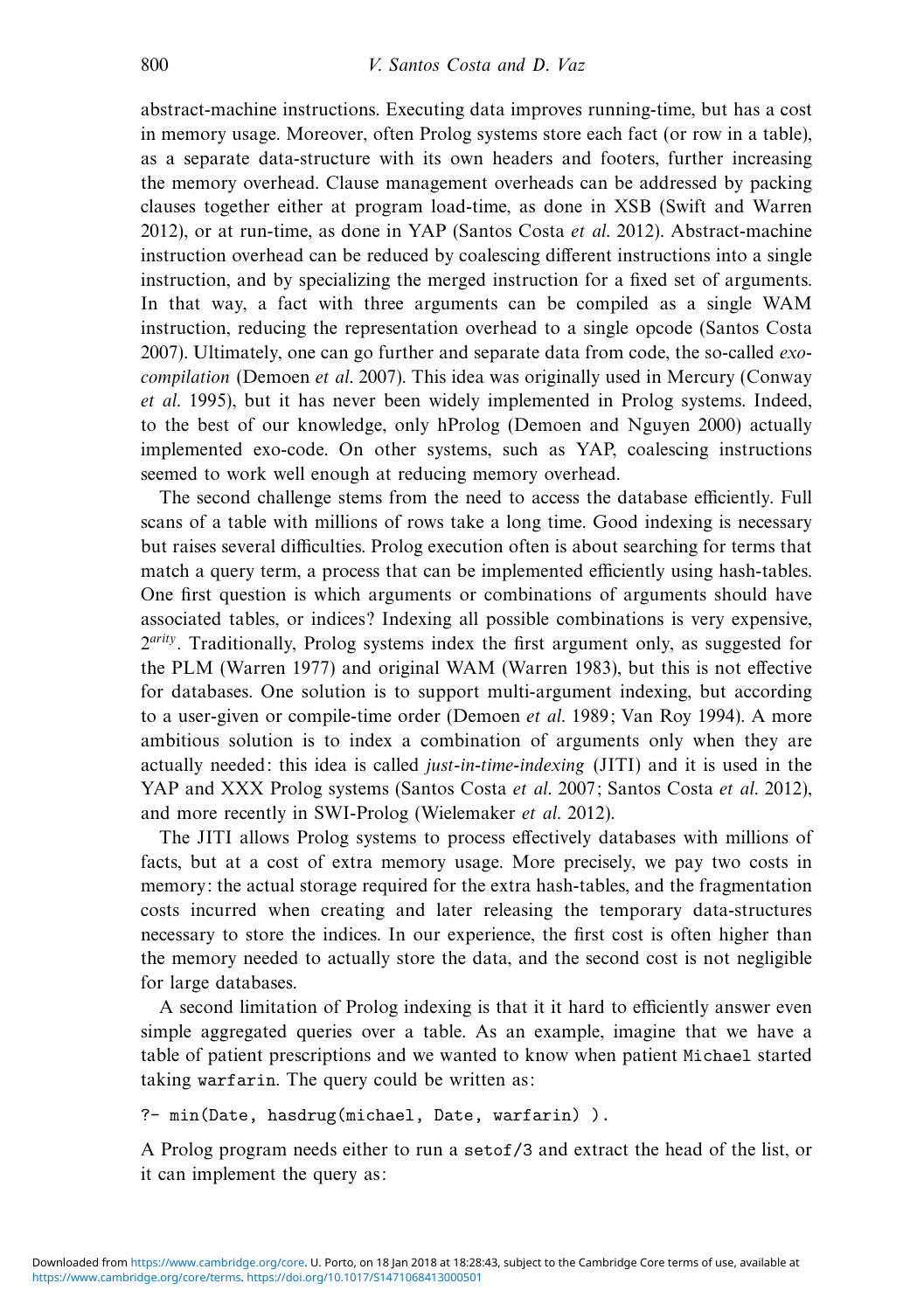```
?- hasdrug(michael, Date, warfarin),
   \+ (hasdrug(michael, _D, warfarin), _D < Date).
```
A more elegant solution to this specific query is mode-directed tabling (Guo and Gupta 2008), but this technique unfortunately requires creating a new intermediate table, which may be quite expensive space-wise, and does not immediately address more complex queries such as:

```
?- hasdrug(michael, Date0, warfarin),
   diagnoses(michael, DateF, bleeding),
   DateO < DateF.
```
One alternative idea in this case is user-defined indexing (UDI) (Vaz et al. 2009). The principle is to allow the user to include low-level code specialized for say, indexing in the presence of numeric range operators. The operations of interest are then plugged-in as extensions to the Prolog engine.

Next, we argue that in order to apply Prolog to data-sets with hundreds of millions of elements and still have a reasonable memory footprint, we should reconsider exocompilation and user-defined indexing. The goal should not be so much to be efficient, but to have a compact representation while avoiding fragmentation and large temporary data-structures. Moreover, as many of the queries of interest need more than Herbrand semantics, we need to be able to fit user-defined indexing with this approach.

We next present a novel, exo-compilation based representation scheme for facts and for indices, that allows integration with user-defined indexing. We show substantial savings space-wise, and good performance time-wise. Most important, we have been able to process effectively very large datasets with up to 300 million facts in mid-range machines (up to 24GB).

## **2 Exo-Code**

Exo-code separates data from byte-code by simply storing data as an array (Demoen et al. 2007). For simplicity sake but also because we are interested in databases, we start by assuming the data is in first normal form (Codd 1970), that is, we only include Prolog atoms and numbers (integers to start with). Given this, there are two decisions:

- Should we store tagged or un-tagged objects?
- Should we use a vertical representation, i.e., separate facts, a horizontal representation, i.e., separate arguments, an hybrid representation or a single block of data?

These decisions are not as crucial as they would be in the WAM: one important advantage of exo-compilation is that we encapsulate the data. Thus, we can feel free to experiment with different representations. Our system currently implements a single block of tagged terms, where each entry corresponds to an argument of a fact. We thus implement the following relation: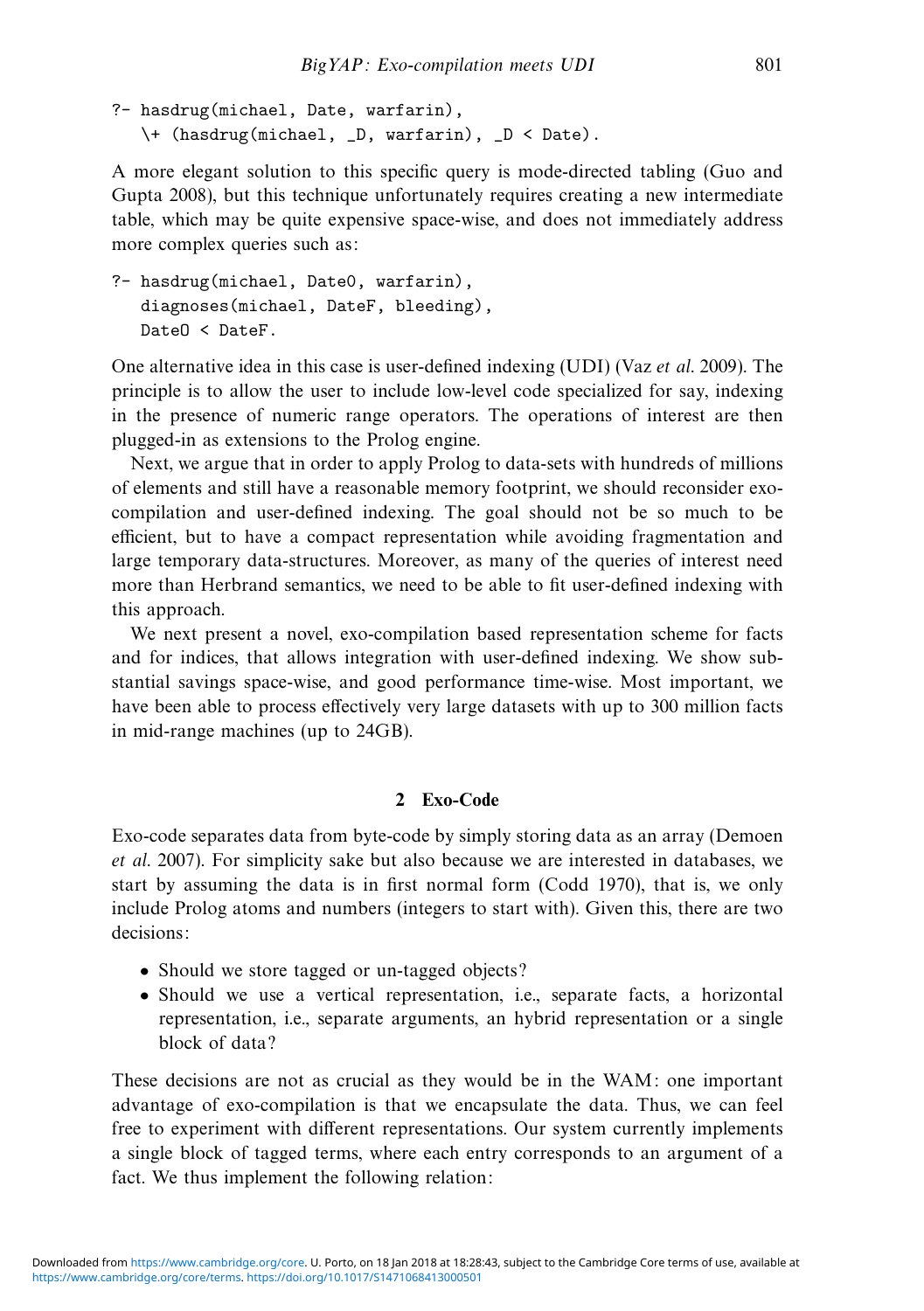$$
\boxed{\text{john}} \quad \boxed{a(1, \text{john}, 2)} \quad \boxed{\text{peter}} \quad \boxed{a(2, \text{peter}, 2)} \quad \boxed{a(3, \text{peter}, 2)}
$$

Fig. 1. Space fragmentation when compressing clauses. When YAP compiles a file with three facts, the parser first adds the constant john to the symbol table, then YAP compiles  $a(1,john,2)$ , then the parser adds peter, and then YAP compiles the second and third clauses. When YAP tries to release space by packing the three clauses, the first clause will become a hole.

$$
d(A_i^1, A_i^2, \dots, A_i^{arity}) \Leftrightarrow (P[i-1][0], P[i-1][1], \dots, P[i-1][arity-1])
$$

where *P* points to the base of the array and we follow C notation for indices. The actual implementation reuses the WAM abstract machine register *S* as a pointer to the *current fact*, that is, when entering exo-code clause  $i + 1$  we always execute first  $S \leftarrow P + i *$  *arity*, thus ensuring that *S* points to the beginning of fact  $i + 1$ .

# *2.1 Instructions*

Accessing the data is performed by a variation on the WAM's get atom instruction. We remind the reader that in the WAM the instruction

$$
\quad \texttt{get\_atom} \qquad X_i, \texttt{C}
$$

will unify the contents of argument register  $X_i$  and the constant C. Remember that in our exo-code, the code is a sequence of terms and the WAM abstract machine register *S* initially points to the first argument of the clause. Thus, the corresponding exo-code instruction is

$$
\mathtt{get\_exo\_atom} \qquad i
$$

that unifies the contents of argument register  $X_i$  and the constant at position  $S[i-1]$ .

#### *2.2 Database loading*

An important consideration in the design of the exo-code is loading. Currently, we use a two step process:

- 1. run through the database and verify the database size (number of clauses) and the type of each argument.
- 2. Compute size and allocate space for predicates.
- 3. run through the database and copy each fact to the allocated space sequentially.

This model avoids fragmentation, as atoms are allocated in the symbol table by the first step, thus before we allocate any space for the predicate. In contrast, by default YAP reads clauses one by one, mixing allocation of atoms in the symbol table with allocation of compiled code for individual clauses. As both are allocated from the same pool, it is impossible to recover all space when consolidating the clauses together, as described in Figure 1.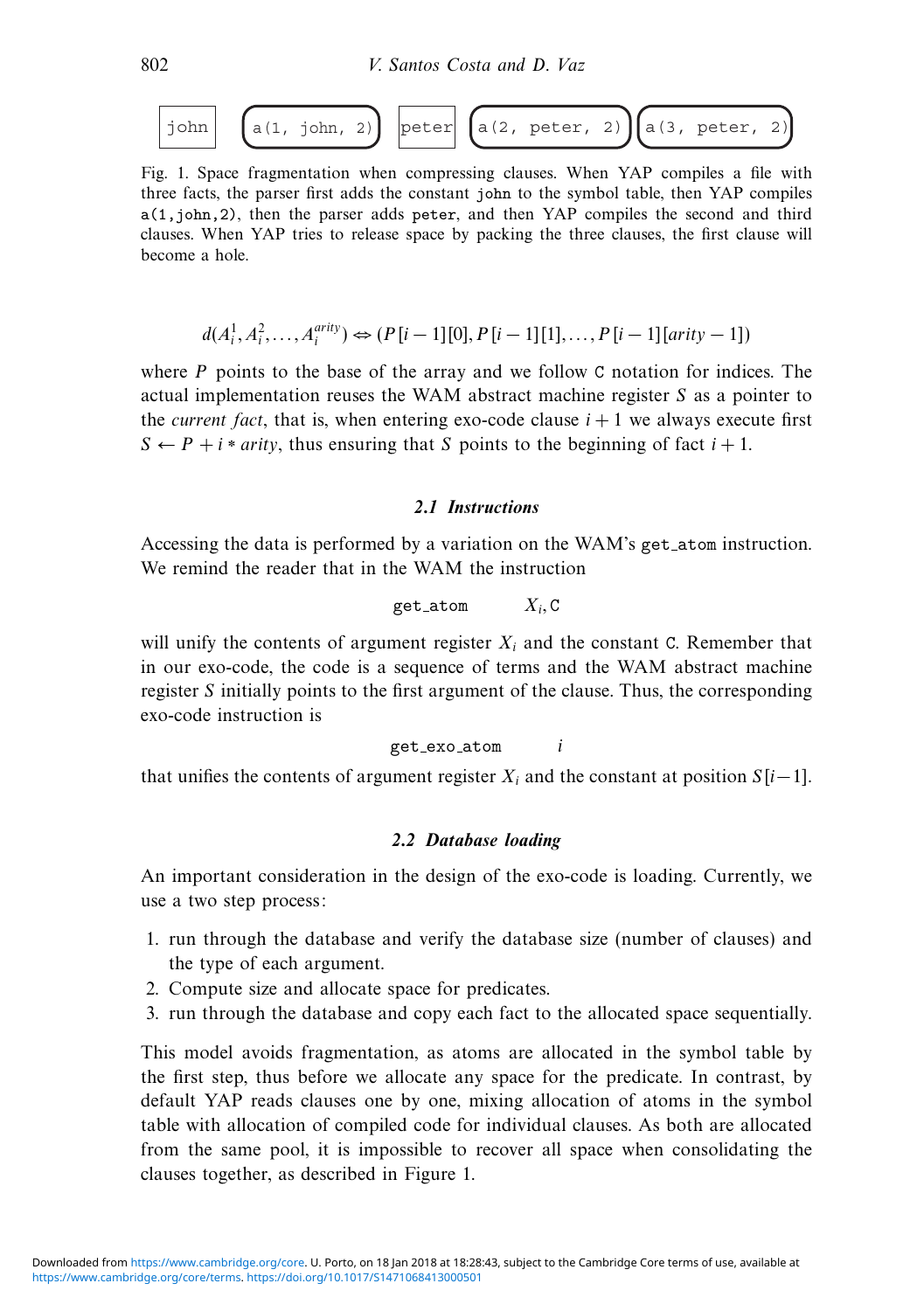#### **3 Indexing exo-code**

Indexing is key to the implementation of exo-code. In fact, our design is such that, arguably, all code is indexing code. We start by describing the general flow of the execution when we enter an exo-code procedure.

Every exo-procedure starts with the instruction exo, that:

- 1. builds up a map with the instantiation state on every argument;
- 2. does a linear scan on a collection of indices:
	- (a) If one index matches the map, it executes the index.
	- (b) If no index matches, it generates a new one in JITI style.

The next step of exo-execution corresponds to executing an index, and consists of the following steps:

- 1. Construct a key using the map of instantiated arguments.
- 2. Look-up the key in a hash-table, and:
	- (a) if not there, execute the fail instruction;
	- (b) If it matches several clauses, make S point to the first clause, and jump to the non-determinate code entry;
	- (c) If it matches a single clause, make S point to the first code, and jump to the determinate code entry.

The global structure of the exo-code is shown in Figure 2. Each index block includes a map of instantiated arguments, a hash-table of keys and matching clauses, and a block of emulator code with two entry points: the determinate and the non-determinate entry. Next, we discuss the hash-table and the block of emulator instructions in more detail.

## *3.1 The hash table*

The hash-table was designed to be compact and to not require allocation of temporary memory to be built. Speed is relevant but it was not considered the major goal. We implemented it as two arrays, both containing indices of clauses:

- the keys array points to a clause and is used for matching;
- the *chains* array contains pointers to a chain of clauses that match the clause.

In some more detail, if  $i(G)$  is an index block that has the same instantiation map as a query *G*, and assuming there are no collisions, we have that:

- $h \leftarrow hash(G)$ , where *h* is the value of the *i*(*G*) hash function for either a term *G* or a clause *C*;
- $k \leftarrow i(G)$ *.keys*[*h*] refers to a clause *C* such that  $hash(C) = h$ ;
- *i*(*G*).*chains*[*k*] refers to the second clause *C'* such that  $hash(C') = h$ ;
- $i(G)$ .*chains*[ $i(G)$ .*chains*[ $k$ ]] refers to the third clause *C*<sup>"</sup> such that  $hash(C'') = h$ ;

A chain terminates when we find the *OUT OF DOMAIN* value. Notice that if indexing on the goal makes the goal always determinate, a all values in *i*(*G*)*.chains* are *OUT OF DOMAIN*, and thus the *chains* data-structure can be discarded.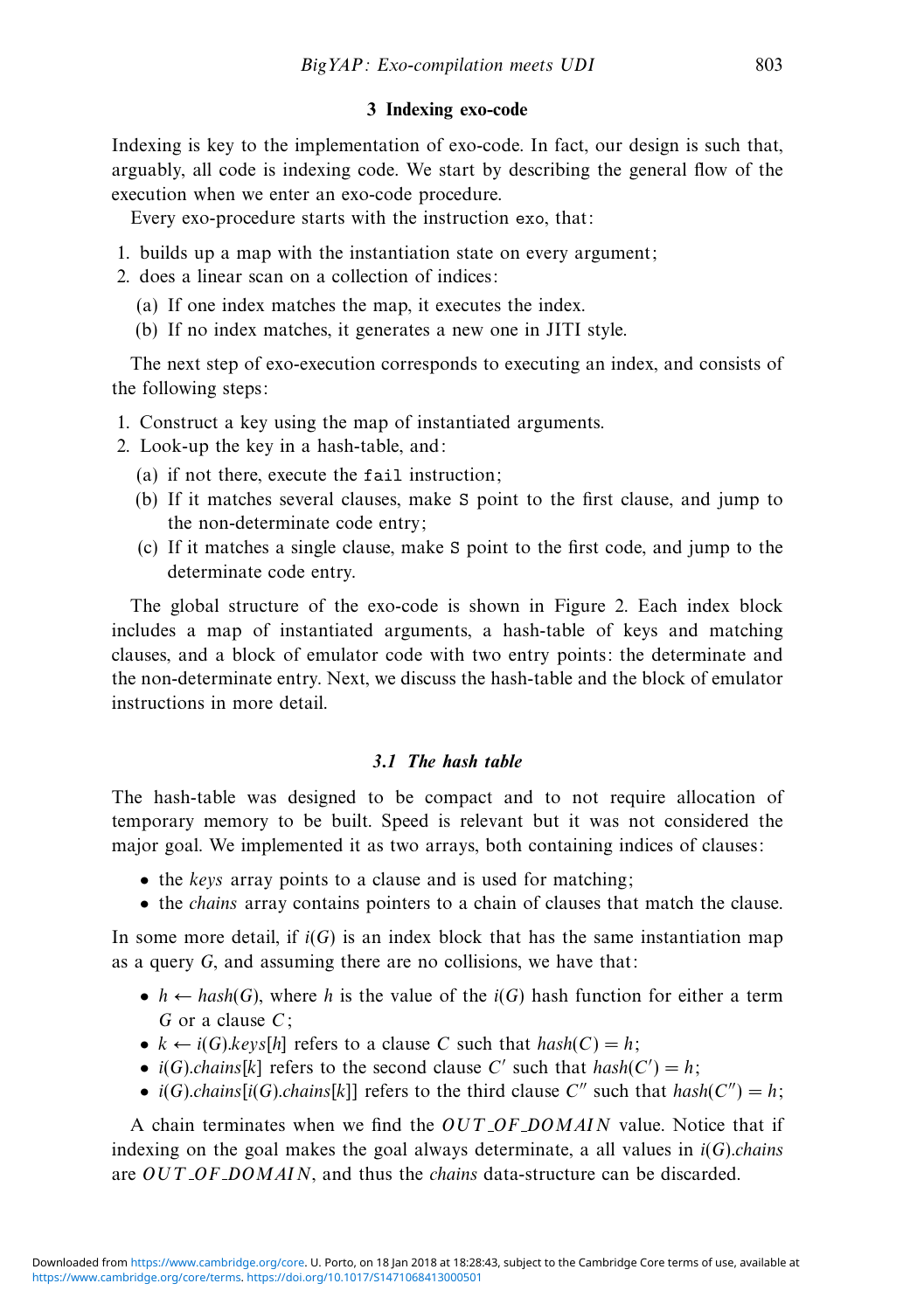

Fig. 2. (Colour online) Exo-code: the predicate descriptor includes the first opcode to be executed. in this case exo. It also points to the data block that includes the code, stored as an array. The header of the code block points to a linked list of indexing blocks, one per each mode of the predicate's argument. Each indexing block may (or may not) include a hash table and always includes byte-code.

#### *3.2 The hash function*

Experience showed that the algorithm can be quite sensitive to the quality of the hash function, especially for very large tables. We settled on using the FNV non-cryptographic hash function (Henke et al. 2007).

```
hash \leftarrow FNV\_basis:
for octet of data do
    hash \leftarrow hash * FNV\_prime;hash ← hash ⊕ octet of data;
end for
return hash
```
Notice that we need to walk all the octets in the representation of all bound terms (the key). Table 1 justifies our decision by comparing this function against other widely used hashing functions. We present the times necessary to construct hashes on three tables from an Observational Medical Outcomes Partnership (OMOP) simulated medical record database (Murray *et al.* 2012). The times are dominated by the lookup operation and by collision handling, so they give a good estimate on how effective the algorithms are.

Note that these hash functions are much more expensive to compute than the module hash used in the WAM, but they are useful at reducing collisions on larger tables.

Hash table size defaults to three times the size of the table. If the number of collisions is very low (possibly because there are few different keys), we contract the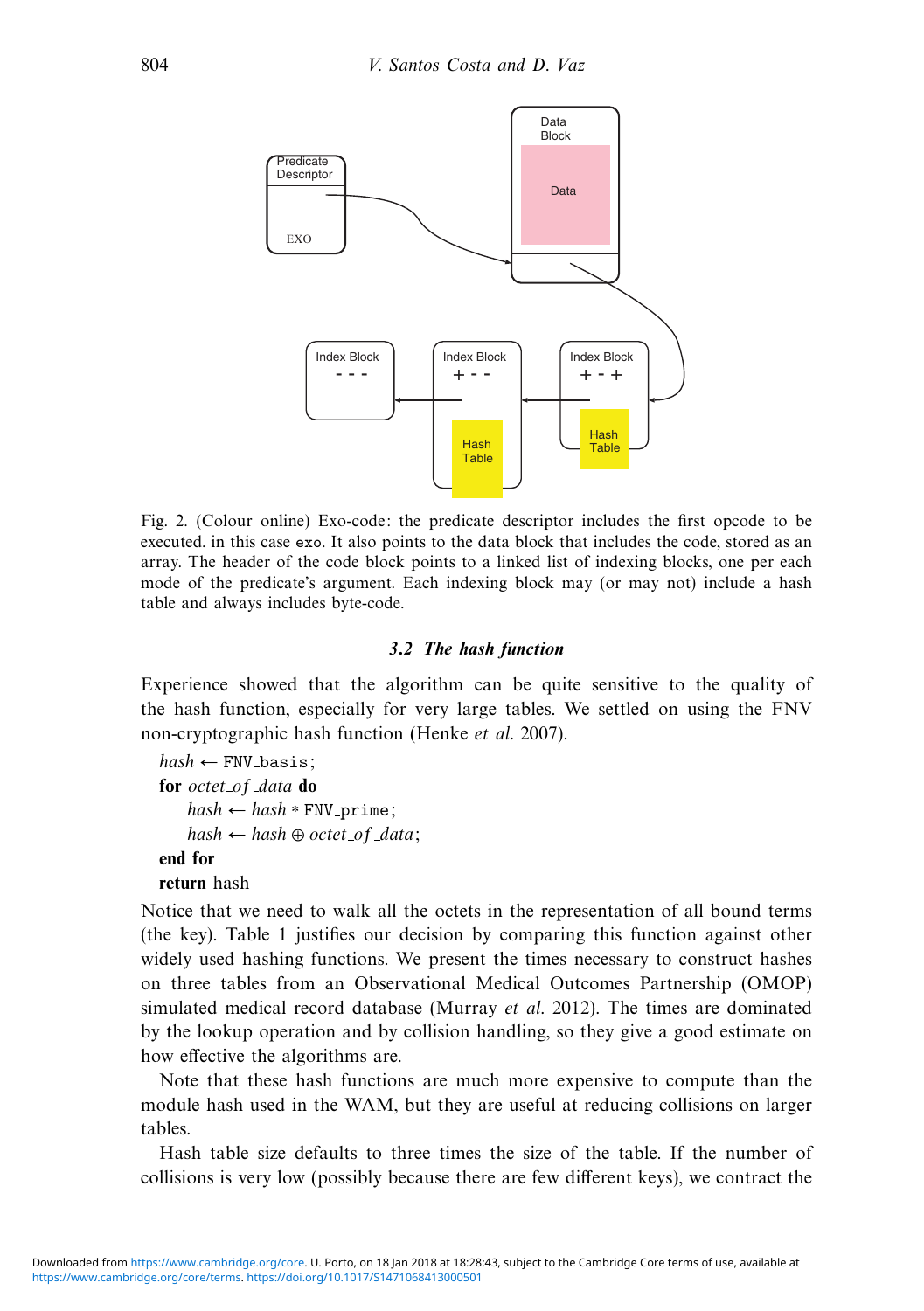| Dataset    | Entries     | <b>RS</b> | DJB <sub>2</sub> | FVN-1A   | Murmur3  |
|------------|-------------|-----------|------------------|----------|----------|
| conditions | 175,496,758 | 16.824ms  | 17.055ms         | 16.635ms | 19.823ms |
| hasdrug    | 118.541.933 | 12.770ms  | 12.387ms         | 11.744ms | 14.238ms |
| dates      | 266,297     | 18ms      | 25 <sub>ms</sub> | 18ms     | 23ms     |

Table 1. Hash algorithm performance

size of the table and rebuild. If the number of a sequence of collisions exceeds a threshold, by default 32, we stop, expand the table size and rebuild from scratch.

# *3.3 The index code*

Every index block has associated a code sequence. For a predicate of arity 4, assuming that arguments 1 and 4 were bound, the code would be:

```
L_non_det_enter:
       try_me_exo
       retry_me_exo
L_det_enter:
       get_exo_atom 2
       get_exo_atom 3
       proceed
```
The two labels correspond to the non-determinate and determinate entry points, respectively. Determinate execution enters the code on the first get\_exo\_atom, unifies, and proceeds.

Choice-point instructions The try me exo instruction creates a choice-point whose alternative points to the retry me exo instruction. It works very much as the WAM's try me instruction, except that if we currently match clause *C*:

- 1. it pushes the value of  $i(G)$ *.chains*[ $k$ ], where  $k$  is the index of the current clause, to the new choice-point.
- 2. after executing, control jumps to L det enter, that is, it skips the retry me exo instruction.

The retry me exo instruction combines the WAM's retry me and trust me instructions:

- 1. it pulls  $n \leftarrow i(G)$ *, chains*[*k*] from the stack, and it updates S to point at the clause at offset *n*;
- 2. it computes  $v \leftarrow i(G)$ *.chains*[*n*];
- 3. if  $v = OUT\_OF\_DOMAIN$  the chain terminates, so execute a trust me.
- 4. otherwise, execute a retry me, but do not update the choice-point's alternative.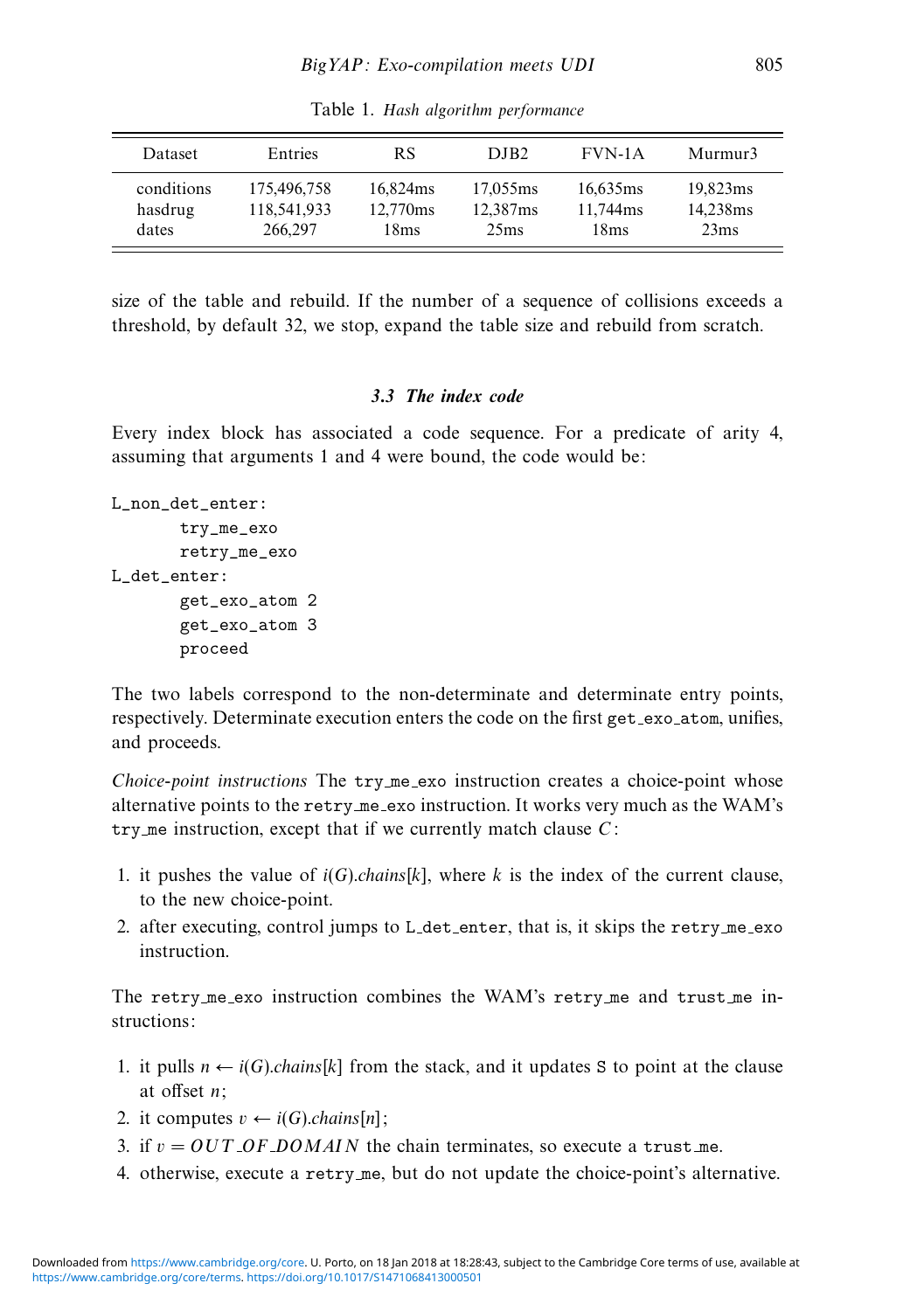# *3.4 The default block*

The indexing code always has a default indexing block, that corresponds to the case where no arguments are instantiated. The default block has an empty hash-table, and the code for our example would be:

```
L_non_det_enter:
```

```
try_exo S0
retry_exo Sf
get_exo_atom 1
get_exo_atom 2
get_exo_atom 3
get_exo_atom 4
proceed
```
The instructions are similar to the ones discussed above. Two differences:

1. try exo sets *S* to  $S_0$ , which points to the first clause;

2. retry\_exo executes trust when  $S = S_f$ .

Optimizations A number of optimizations are possible. We briefly mention three:

- If an index block is determinate, a more instantiated block cannot be a better indexer; thus, if such blocks exist they can be discarded.
- We use 32-bits offsets to represent addresses. Offsets complicate and slow-down code, but they halve memory usage.
- As proposed in the original exo-code paper, if the value of an argument does not matter, we can simply skip code for that argument (Demoen *et al.* 2007). We may also want to declare arguments to be output, and never build indices on them.

# **4 The UDI and exo-code**

The UDI allows users to integrate their own indexing engines within YAP. This is important when we want to obtain indexing that depends on a certain interpretation of terms, say, if we want to process number ranges in a special way. The UDI can benefit from exo-coding, as exo-coding isolates the data from the Prolog engine. Next, we describe how the UDI integrates with exo-compilation.

To illustrate our approach, we refer back to the prescription query in page 800. Consider we want to extend exo-code to support range searches over the second argument, given that the first and third arguments are instantiated. We need to address three questions:

• Where? How do we know that we want to give a special semantics to the second argument? The UDI solution is to have declarations that specify the type for this argument, and to use attributed variables to constrain execution (Vaz et al. 2009).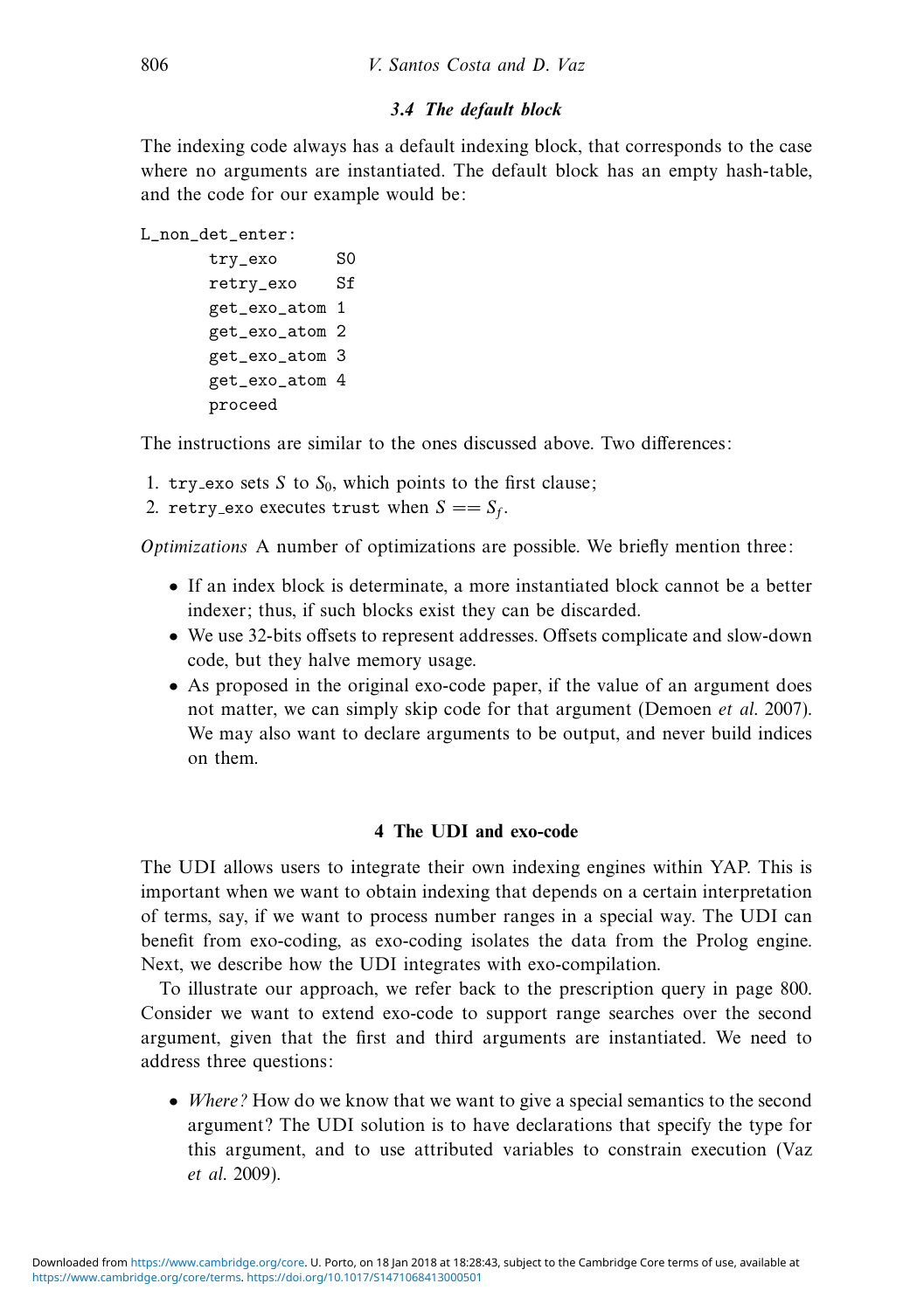



(a) Default hash table for exo-indexing

(b) An UDI hash-table for exo-indexing, using integer ordering: chains of integers are moved into blocks

Fig. 3. Reshaping an exo-hash table by using the UDI.

- When? In contrast with the initial UDI, we now implement UDI indexing at run-time. This complicates the design of the UDI somewhat, but allows for integration between the UDI and the JITI.
- How? We call the UDI code after the exo-index is constructed, and we assume full access to the data-structures (that are mostly independent of the WAM's).

The idea is presented in Figure 3. The left-side shows the exo-hash table as described before: the key array indirectly indexes a second array, the chains array, that points to a sequence of entries. The sequence is represented as a linked-list, and follows Prolog ordering. If we want to find the largest and the smallest integer it will takes time  $O(n)$ , where *n* is the chain size, bounded by the number of clauses.

In contrast with the previous approach for UDI compilation, in exo compilation space and time are paramount, so we assume the UDI code can directly access the exo hash table data-structure. In this case, we assume that the data is read-only so there is no point in building an incremental and updatable data-structure, such as a B-Tree. Instead, in order to achieve logarithmic search, we organize clauses as sorted blocks, one per different value of the key. The approach is shown in Figure 3(b). The keys table did not change, but the chains table was made to point to a new table, that contains blocks with sequences of clauses. Each block contains:

- a header giving the size of the block;
- plus a sequence of pointers to clauses, ordered by the numeric argument.

This very straightforward approach guarantees constant-time access to the minimal and maximal elements, and logarithmic time for other elements. The space overhead is  $O(C)$ , where *C* is the number of clauses.

The interface occurs at three-points: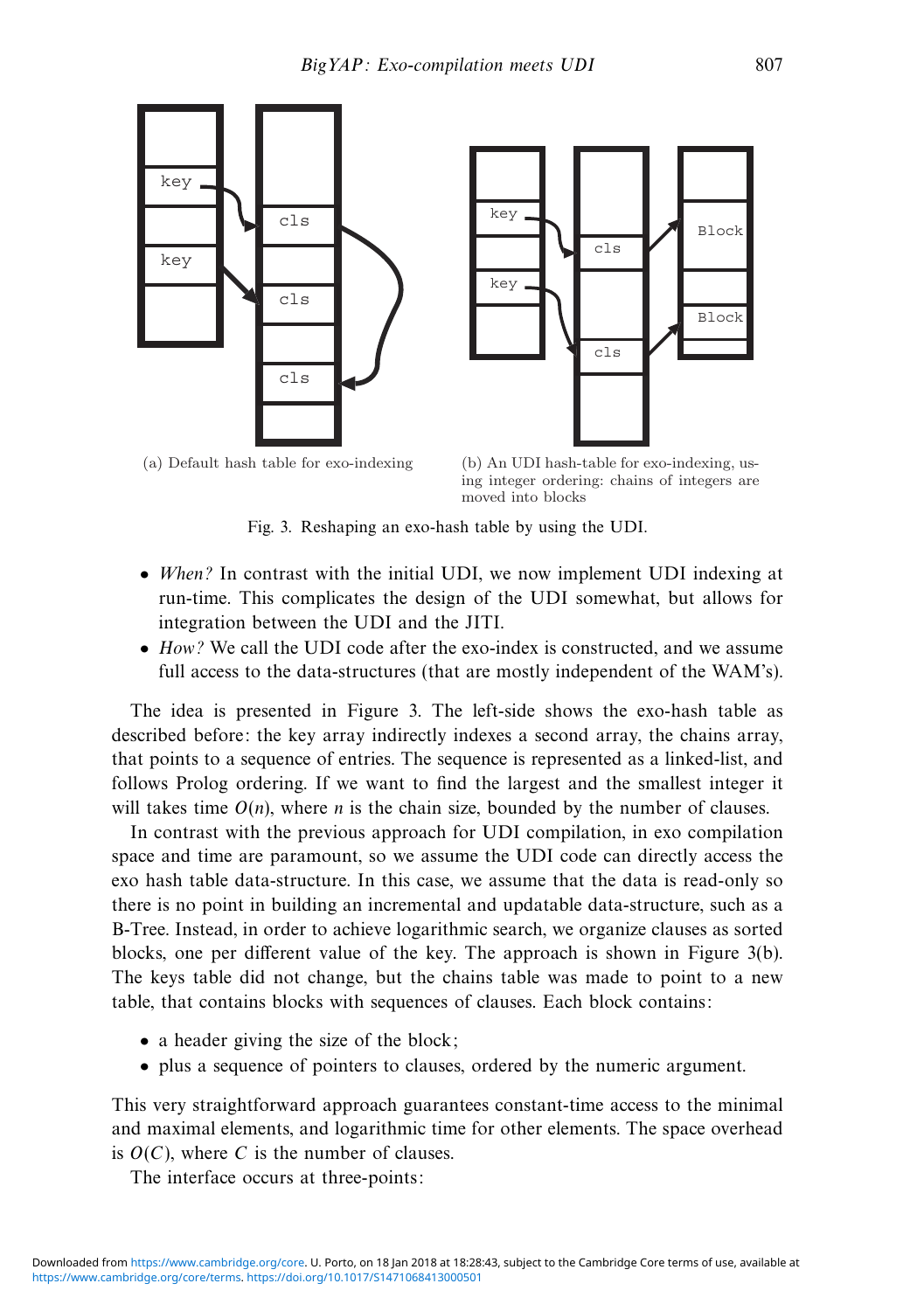Compilation: the exo-compiler calls the UDI code after constructing a new hashtable (the interface may also allow calling before). In the example, the UDI code collects the entries matching a key, sorts them, and stores them in the new sequence table. Last, the chains table is made to point to the sequence table.

Procedure Entry: the exo instruction detects that the matching indexing block is UDI, so it calls the UDI code after performing look-up in the hash table. The UDI code follows the chain pointer, executes based on a constraint on the numeric argument. Examples of constraints include min, implemented by take the first element; max, implemented by reading the number of elements in the chain and take the last; and gt X implemented by searching for X and set-up a choice-point starting at clause  $A_i$  > X and ending at last element

Notice that the ordering of returned clauses does not follow traditional Prolog order. The search for X can be binary or linear, depending on the chain-size. Last, if X is unconstrained one should enumerate all clauses.

Instruction retry: in this case the update of the choice point and the detection of the last instruction are performed by the UDI code. This requires storing the limits in the choice-point. and calling the UDI code before the main body of retry or trust starts.

The proposed UDI is motivated by medical domains, where often we want to find the first time a patient has been prescribed a certain drug, and whether he took the drug after having reported some pre-specified condition. Other approaches would be needed for spatial data, for example. Last, notice that the approach requires sorting each bucket of clauses. A step-wise algorithm, like a B-Tree, may be a better approach if we have few keys and large buckets.

# **5 Evaluation**

We first evaluate exo-code on a gene expression and on a web mining application. These experiments were performed on a Intel Xeon E5620 Linux Red Hat v6.3 machine, running in 64 bit mode, with 24GB memory. Exo-code is using 64-bit addresses throughout for comparison fairness. As our first dataset, we use the human gene ontology (Ashburner et al. 2000). The application takes advantage of the YAP-R interface (Angelopoulos et al. 2013) to consult differentially expressed genes from gene expression data, and then uses the gene ontology database to detect the main functions of those genes. YAP loads the gene ontology as three relations: a set of concepts, a graph connecting those concepts, and a table instantiating the concepts in the context of the human genome. In the second dataset we have a tokenized extract of an Italian ecology blog. Again we use R, but this time to construct a cloud of words with the most popular stem words in the ecology blog. Most work is Prolog counting how many times the different words occur in the blog. We show two versions: the first 5 million tokens, and the full blog with 38M tokens.

Table 2 shows the loading time using exo and default compilation. The results show a speedup in loading time (exo-compilation does not actually need to compile), and a compression factor between two and 1.5. Notice that the byte-code already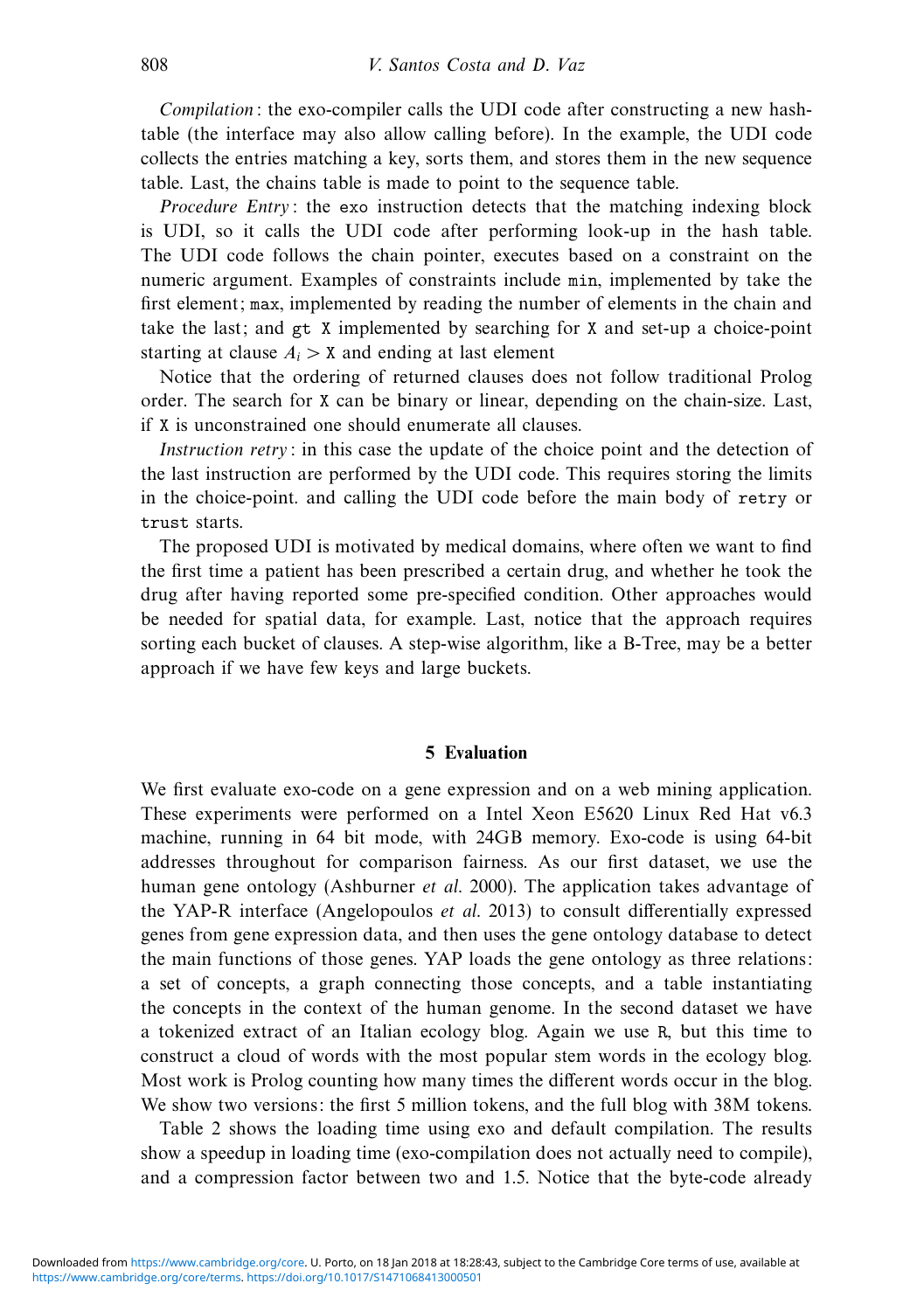|             |              |         | Exo         |         | Compact Byte-code |
|-------------|--------------|---------|-------------|---------|-------------------|
| File        | Facts        | Time    | <b>Size</b> | Time    | <b>Size</b>       |
| Annotations | 425,093      | 1.978   | 8.386       | 5,254   | 16,772            |
| Terms       | 39,222       | 300     | 2,145       | 560     | 3,677             |
| Graph       | 992.790      | 5,062   | 46.537      | 12,366  | 69,805            |
| Tokens5M    | 5,000,000    | 29,719  | 195,312     | 39,133  | 312,500           |
| Tokens      | 38, 331, 459 | 199,088 | 1,301,989   | 253,962 | 2,083,183         |

Table 2. Exo-code and Emulated code loading times in msec and Sizes in KB

Table 3. Exo-code and JITI byte-code index size in KB

| File        | Exo<br>Index Size $(KB)$ | Byte-code<br>Index Size (KB) |  |
|-------------|--------------------------|------------------------------|--|
| Annotations | 8,386                    | 17,286                       |  |
| Terms       | 4,598                    | 4.014                        |  |
| Graph       | 46,537                   | 161,034                      |  |
| Tokens5M    | 351,563                  | 588,551                      |  |
| Tokens      | 2,343,582                | 3,831,397                    |  |

uses coalesced instructions and compacted clauses (Santos Costa 2007). We do not consider the fragmentation overhead at this point.

Table 3 compares indexing size. Notice that exo-indexing actually takes more space in the Terms predicate. This is because this table needs indexing on a single argument. The WAM in this case builds a very compact table and YAP does not need to generate choice-point manipulation instructions. Exo-indexing does best when one has to do complex accesses and one has to backtrack through the database. This occurs in the Graph table, where exo-code is four times more compact.

Table 4 compares query run times and memory usage by YAP, as measured by the Operating System. On the one hand, exo-code has a higher execution overhead, and thus should be slower. On the other hand, the hash function used in the exo-code does a much better job on very large tables than the standard WAM radix hash. The results confirm this: the "annotator" benchmark is slower when running with exo-code, but on the larger data-sets exo-code is actually faster.

Table 4. Query Cputime in sec. and memory usage in number of used pages, as reported by the Operating System

|           | Exo      |            | Compact Byte-code |            |
|-----------|----------|------------|-------------------|------------|
|           | Run Time | Max Pages  | Run Time          | Max Pages  |
| Annotator | 52s      | 1,965,808  | 35s               | 2,889,056  |
| Tokens5M  | 9s       | 1,941,904  | 17s               | 7,193,392  |
| Tokens    | 43s      | 11,763,312 | 63s               | 43,056,080 |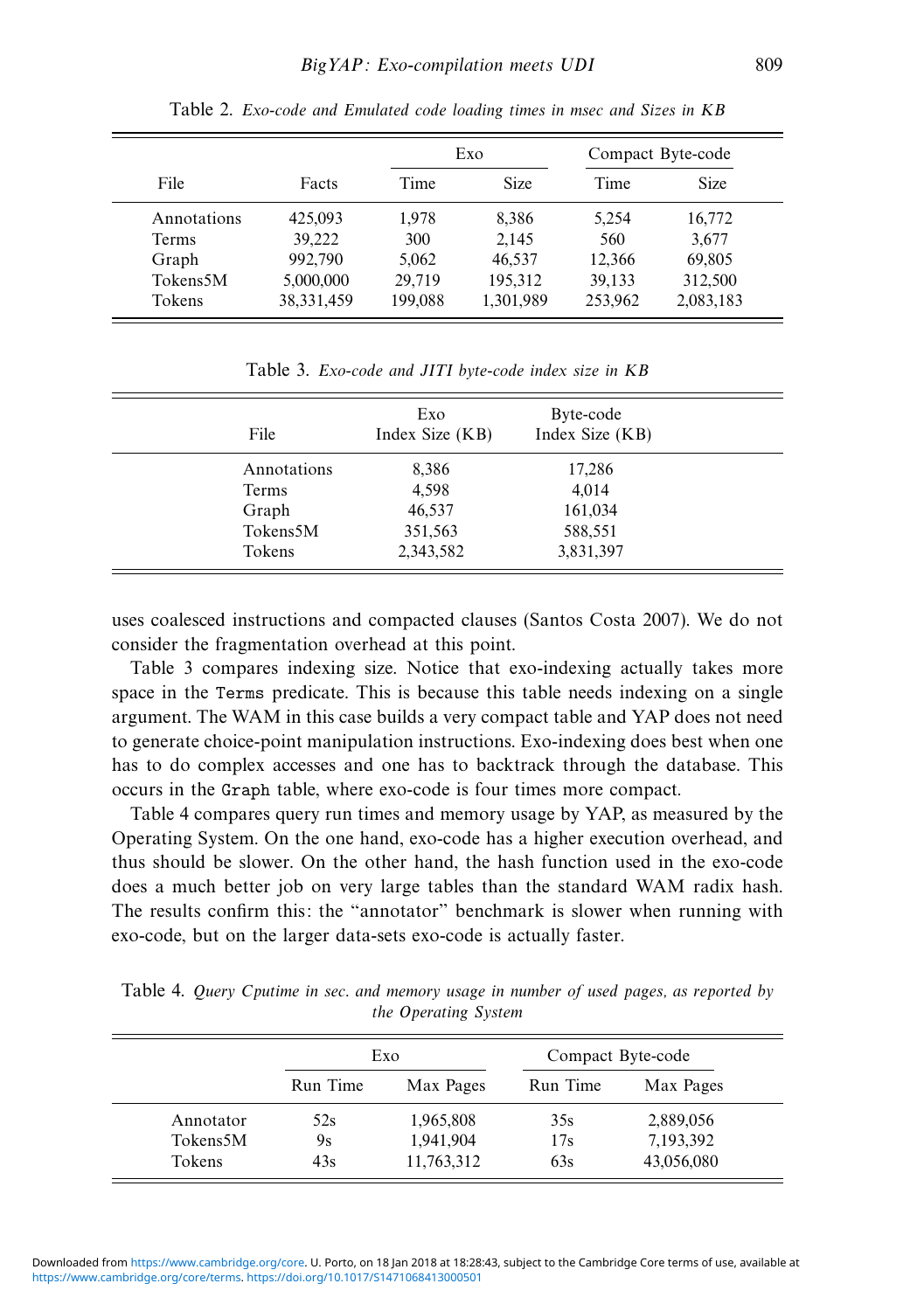Table 5. Data Mining in the OMOP database: we compare byte-code, exo and exo plus UDI. Load Time is the time to load the database, Run Time is cputime taken to run the query, Total Time is wall-time reported for full execution, and Memory is total memory usage in MBytes as reported by the Operating System

|                  | Exo    | $Exo + UDI$ | Byte-code |  |
|------------------|--------|-------------|-----------|--|
| Load Time (sec)  | 690    | 692         | 2,200     |  |
| Run Time (sec)   | 6,769  | 5,108       | 5,469     |  |
| Total Time (sec) | 7,459  | 5,800       | 7,669     |  |
| Memory (MB)      | 21,690 | 23,388      | 60,632    |  |

We also show the difference in number of resident pages, as it gives a good indication of total memory usage (there was no swapping). Note that exo-compilation does better than what we get just when considering the actual code, as the YAP JITI uses very dynamic data structures that cause substantial fragmentation.

As a final result, we evaluate performance on a machine-learning task. The goal is to mine health-record data for adverse drug events (Page et al. 2012). We use Inductive Logic Programming (ILP) on simulated electronic health records data (Murray et al. 2012). We compare run-times on a i7-3930K with 64GB of ram, running Ubuntu in 64-bits mode. Altogether, the data has approximately 300 million tuples: 175M tuples in a table of prescriptions, 118M tuples on a table of diagnosis, and 10M tuples on a table of persons. Execution time is dominated by 1100 queries that are performed on 8M examples. We use the UDI to sort by the dates at which patients were diagnosed or had prescriptions. The main queries search for the first time a patient developed a certain symptom given that he had been exposed to a certain drug. Results are shown in Table 5.

As expected, exo-code load times and memory usage do very well in this last test: memory usage drops to a third, making it possible to use large datasets in mid-range machines. The run-time performance is actually faster using YAP byte-code than with exo-code. We believe this is because the default JITI constructs a hash-table per instantiated argument in each usage mode. Instead, exo-compilation builds a single hash table. Even so, performance is close.

The run-time improves with UDI indexing, as a substantial amount of time is spent in range queries, such as finding the first time a drug or condition was reported. Although we most often do not have that many different reports per patient and condition or drug, UDI indexing largely improves the run-time with only a small overhead in memory, in this case 10 %. The use of UDI actually outweighs the exocode overhead when compared with traditional compilation. Last, we again notice that these results were obtained using 64-bit addresses in the hash-tables. Using 32-bit offsets reduces total memory usage in this application to a maximum of 15 and 16GB.

### **6 Conclusions and future work**

We introduce an implementation of exo-compilation for Prolog. In contrast with the initial proposal (Demoen *et al.* 2007), the fundamental goal is not so much to obtain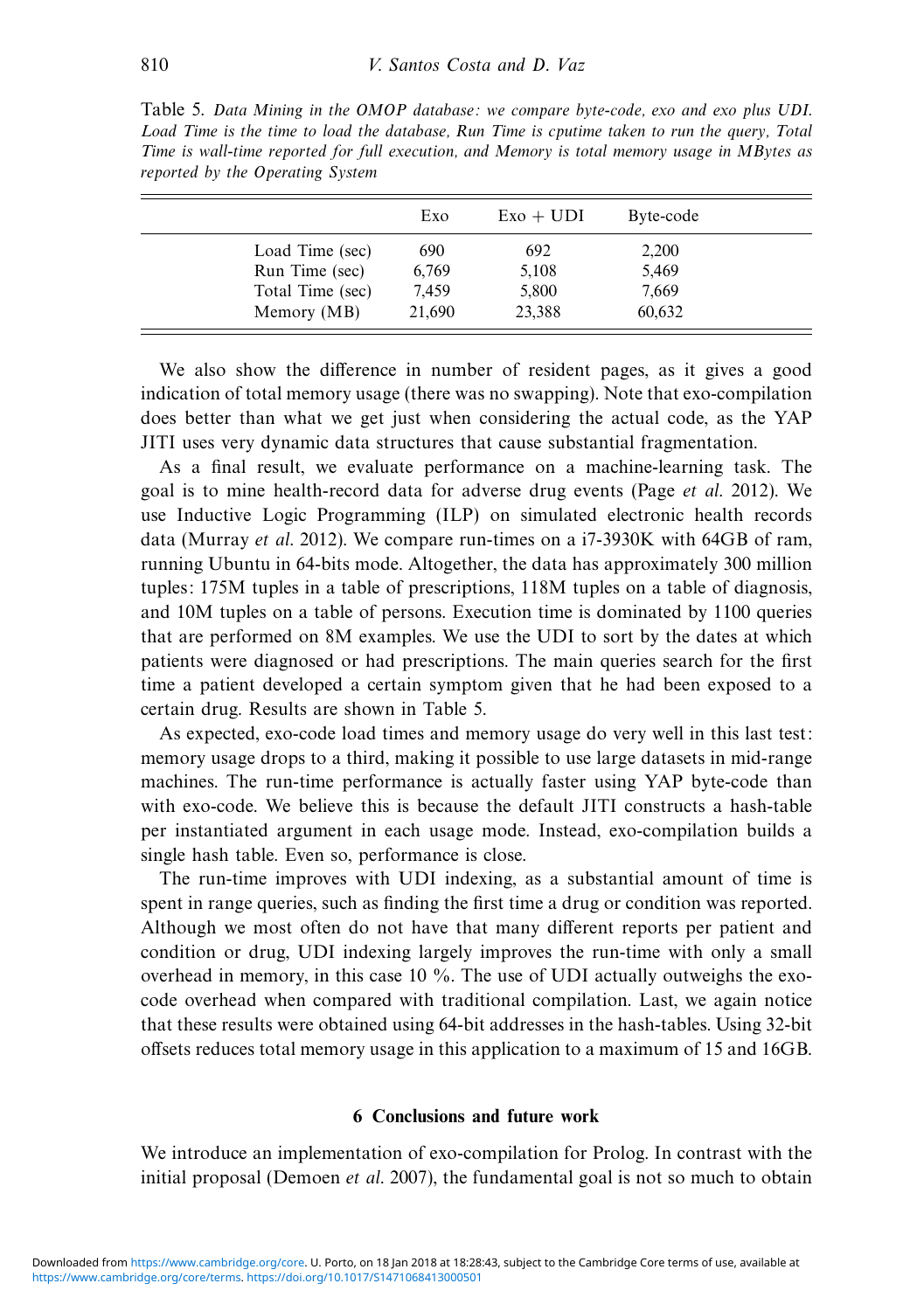a compact representation of the database but to obtain a compact representation of the indices, as they dominate overall performance, while striving at supporting scalable access to data in Prolog. This requires compilation algorithms to be ideally *O*(*n*).

The second contribution of the paper is the integration of the exo and UDI work. This is motivated by practical applications of Prolog: we need efficient search in ordered values. On the other hand, we do not want to encumber generic Prolog with the machinery required for all types of different indexing. The UDI offers an excellent solution towards this problem and naturally fits with the exo-compilation ideas.

Our results so far have been excellent. The overhead of the exo instructions and the hash function seems to be offset by the gains in quality from using a better hash key, even for relatively small data-sets. Most importantly, we have been able to process very large data-sets, with hundreds of millions of facts, in mid-sized machines (24GB of memory with current hardware). This opens the door to exciting new results in using Prolog.

The current implementation has some important limitations. First, we do not support floating point numbers and ground complex terms. This can be easily addressed by computing how much space we need in the first loading step, but complicates hashing. Second, compilation is noticeably slow for large data-sets. Third, as described in Demoen et al. (2007), one important advantage of exocompilation is the ability to optimize for different types of queries, say, one can generate code specialized for first-solution queries. We would like to incorporate these ideas in our system. It is interesting to reuse our results on hash tables in the context of the standard WAM. Last, using these large datasets raises a number of interesting questions: how to best run the queries? Where to insert constraints and where to reorder goals? Should we consider combining with bottom-up execution? And how will reuse and tabling work in these very large sets (Zhou and Have 2012)? We believe these are important research questions and worth of future investigation.

#### **Acknowledgments**

We would like to acknowledge the referees for their very valuable comments. This work is partially financed by the ERDF European Regional Development Fund through the COMPETE Program (operational program for competitiveness) and by National Funds through the FCT Fundação para a Ciência e a Tecnologia (Portuguese Foundation for Science and Technology) within projects LEAP PTDC/EIA-CCO/112158/2009 and ADE PTDC/EIA-EIA/121686/2010.

#### **References**

Angelopoulos, N., Santos Costa, V., ao Azevedo, J., Wielemaker, J., Camacho, R. and Wessels, L. 2013. Integrative functional statistics in logic programming. In Proc. of Practical Aspects of Declarative Languages, LNCS, vol. 7752, Rome, Italy. Accepted.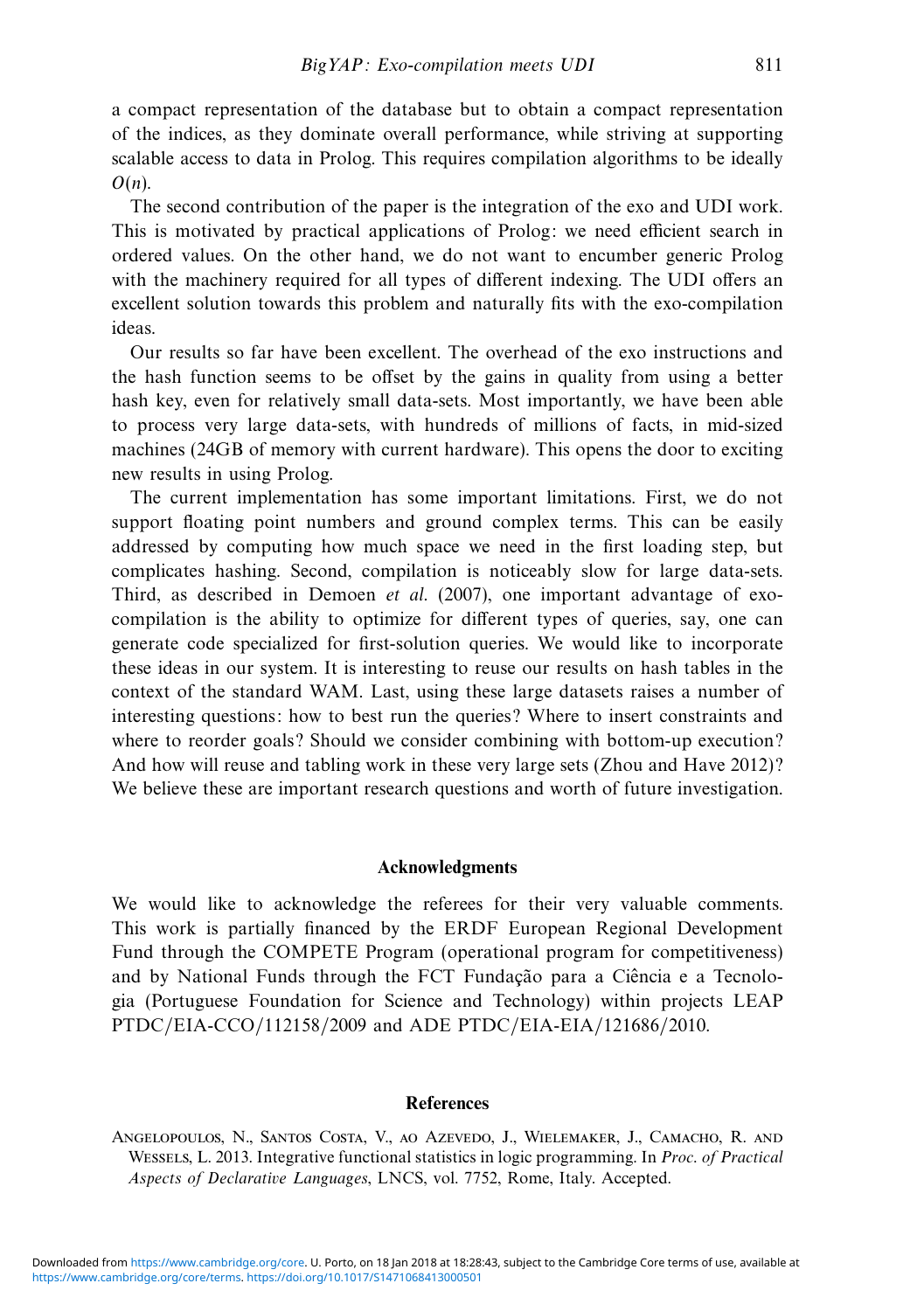- Ashburner, M., Ball, C. A., Blake, J. A., Botstein, D., Butler, H., Cherry, J. M., Davis, A. P., Dolinski, K., Dwight, S. S., Eppig, J. T., Harris, M. A., Hill, D. P., Issel-Tarver, L., Kasarskis, A., Lewis, S., Matese, J. C., Richardson, J. E., Ringwald, M., Rubin, G. M. and Sherlock, G. 2000. Gene ontology: Tool for the unification of biology. The Gene Ontology Consortium. Nature genetics 25, 1 (May), 25–29.
- Copp, E. F. 1970. A relational model for large shared data banks. Communications of the ACM 13, 6, 377–387.
- Conway, T., Henderson, F. and Somogyi, Z. 1995. Code Generation for Mercury. In Proceedings of the International Symposium on Logic Programming, J. Lloyd, Ed. MIT Press, Cambridge, 242–256.
- DEMOEN, B., MARIËN, A. AND CALLEBAUT, A. 1989. Indexing in Prolog. In Proceedings of the North American Conference on Logic Programming, E. L. Lusk and R. A. Overbeek, Eds. Cleveland, Ohio, USA, 1001–1012.
- DEMOEN, B. AND NGUYEN, P.-L. 2000. So many WAM variations, so little time. In LNAI 1861, Proceedings Computational Logic - CL 2000. Springer-Verlag, 1240–1254.
- Demoen, B., Nguyen, P.-L., Santos Costa, V. and Somogyi, Z. 2007. Dealing with large predicates: Exo-compilation in the WAM and in Mercury. In Proceedings of the Seventh Colloquium on the Implementation of Constraint and Logic Programming (CICLOPS 2007), S. Abreu and V. Santos Costa, Eds. Porto, Portugal, 117–131.
- Guo, H.-F. and Gupta, G. 2008. Simplifying dynamic programming via mode-directed tabling. Software: Practice and Experience 38, 1, 75–94.
- HENKE, C., SCHMOLL, C. AND ZSEBY, T. 2007. Empirical Evaluation of Hash Functions for Multipoint Measurements . Tech. rep., Fraunhofer Institute FOKUS. 11.
- Murray, R. E., Ryan, P. B. and Reisinger, S. J. 2012. Design and validation of a data simulation model for longitudinal healthcare data. In Proc. of the ANIA Annual Symposium, Vol. 1176–1185, Washington DC, USA.
- Page, D., Santos Costa, V., Natarajan, S., Peissig, P., Barnard, A. and Caldwell, M. 2012. Identifying adverse drug events from multi-relational healthcare data. In Proceedings of the Twenty-Sixth Conference on Artificial Intelligence, AAAI-12, J. Hoffmann and B. Selman, Eds.
- Santos Costa, V. 2007. Prolog performance on larger datasets. In Practical Aspects of Declarative Languages, 9th International Symposium, PADL 2007, Nice, France, January 14– 15, 2007., M. Hanus, Ed. Lecture Notes in Computer Science, vol. 4354, Springer, 185– 199.
- Santos Costa, V., Damas, L. and Rocha, R. 2012. The YAP Prolog system. Theory and Practice of Logic Programming 12, Special Issue 1-2, 5–34.
- Santos Costa, V., Sagonas, K. and Lopes, R. 2007. Demand-driven indexing of Prolog clauses. In Proceedings of the 23rd International Conference on Logic Programming, V. Dahl and I. Niemelä, Eds. Lecture Notes in Computer Science, vol. 4670. Springer, 305– 409.
- Swift, T. and Warren, D. S. 2012. XSB: Extending Prolog with tabled logic programming. TPLP 12, 1-2, 157–187.
- Van Roy, P. 1994. 1983–1993: The wonder years of sequential Prolog implementation. Journal of Logic Programming 19/20.
- Vaz, D., Santos Costa, V. and Ferreira, M. 2009. User defined indexing. In Logic Programming, 25th International Conference, ICLP 2009, Pasadena, CA, USA, July 14–17, 2009. Proceedings, P. M. Hill and D. S. Warren, Eds. Lecture Notes in Computer Science, vol. 5649, Springer, 372–386.
- WARREN, D. H. D. 1977. Implementing Prolog Compiling Predicate Logic Programs. Tech. Rep. 39 and 40, Department of Artificial Intelligence, University of Edinburgh.